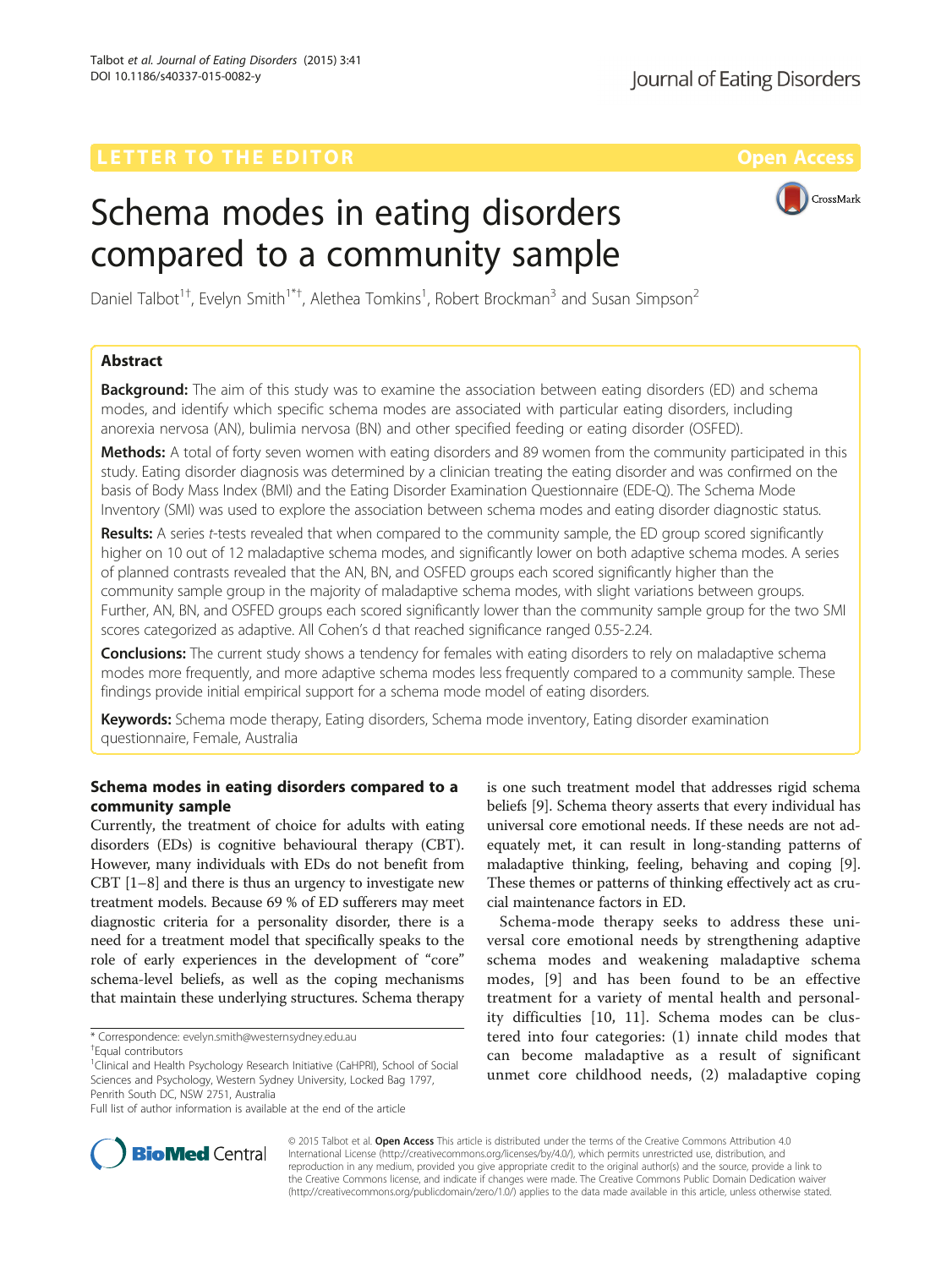modes, (3) maladaptive (internalised) parent modes, and (4) adaptive modes.

Evidence suggests that maladaptive schemas are more strongly held by individuals with anorexia nervosa (AN) and bulimia nervosa (BN) compared to healthy controls [[12\]](#page-3-0), and there is some evidence of schema-mode therapy being effective for EDs [[13](#page-3-0)]. One study suggests that individuals with EDs display a greater prevalence of maladaptive schema modes compared to individuals without EDs, and different pattern of modes compared to obsessive compulsive disorder [[14](#page-3-0)].

The current study aimed to provide further evidence for the association between schema modes and EDs. It was hypothesised, in line with previous findings [\[14](#page-3-0)], that individuals with EDs would score significantly higher on maladaptive schema modes, and lower on adaptive schema modes, compared to a community sample, as measured by the Schema Mode Inventory (SMI). This study also sought to explore the differences in schema modes amongst individuals with AN, BN, and other specified feeding or eating disorder (OSFED) compared to a community sample.

## Method

# Participants

Forty seven female participants with EDs were recruited via ED specialists. Diagnoses were based on clinical definitions of AN, BN, binge eating disorder (BED) and OSFED as defined in the DSM-5 [\[15](#page-3-0)]. Of the 47 participants, 17 met the criteria for AN, 14 for BN, 3 for BED, and 13 for OSFED. Since there were only 3 participants with BED, BED and OSFED participants were united into one category. Diagnosis was first performed by a clinical psychologist and then by a research assistant using the EDE-Q. The AN group had a mean BMI of 16.75 (SD = 1.03), the BN group had a mean BMI of  $22.74$  (SD = 3.39), and the OSFED group had a mean BMI of  $23.89$  (SD = 4.57). Participants with EDs were between 18 and 47 years old.

The community sample consisted of 89 non-clinical females recruited through the use of social media platforms and the first year psychology student pool at Western Sydney University. The age range of this sample was between 18 and 45 years old and none had symptoms indicating a potential eating disorder.

# Measures

Participants were requested to complete the Schema Mode Inventory (SMI) and the Eating Disorder Examination Questionnaire (EDE-Q).

#### Schema mode inventory

The SMI [\[16](#page-3-0)] is a self-report questionnaire that assesses the presence of 14 schema modes experienced by

participants. For this sample, the SMI demonstrated an internal validity of  $\alpha$  = .79 for the ED group, and  $\alpha$  = .82 for the community sample.

#### Eating disorder examination – questionnaire

EDE-Q [[17\]](#page-3-0) is a self-report questionnaire assessing four subscales: restraint, eating concern, shape concern, weight concern, and a global EDE-Q score, in addition to diagnostic measures of binge eating and purging. For this sample, the global EDE-Q demonstrated  $\alpha = .95$  for the ED group, and  $α = .93$  for the community sample.

# Statistical analysis

Fourteen t-tests were used to compare SMI schema mode scores of the ED group with those of the community sample. A further five t-tests were used to compare the EDE-Q scores of the ED group and the community sample. To examine the effect size, Cohen's d was calculated. Significance level was set to .05.

Additionally, planned contrasts within a series of oneway analysis of variance (ANOVA) were used to compare the fourteen SMI schema mode scores for the three types of diagnosis group and the community sample group. Bonferroni adjustments of .0167 were performed ( $p$  value of 0.05 was divided by 3 as there were 3 comparisons) to control for multiple comparisons.

## Results

#### ED group and community sample on EDE-Q and SMI

The ED group scored significantly higher than the community sample on all four indexes of the EDE-Q, and the EDE-Q Global score. Additional  $t$ -tests showed that the ED group scored significantly higher than the community sample on 10 out of 12 (83 %) SMI schema modes classified as maladaptive, and significantly lower than the community sample on both of the SMI schema modes classified as *adaptive*. Means, standard deviations, t-values, and p-values obtained are presented in Table [1](#page-2-0). Notably, the ED group showed no significant difference compared to the community sample on modes 'Self-Aggrandiser' and 'Bully and Attack'. Large effect sizes were observed for modes 'Vulnerable Child', 'Compliant Surrender', 'Detached Protector', Detached Soother', 'Punitive Parent', 'Demanding Parent' and 'Healthy Adult'.

The results of all planned contrasts are presented in Table [1.](#page-2-0) All Cohen's d that reached significance ranged 0.55-2.24.

# **Discussion**

This study aimed to examine whether EDs have higher schema modes compared to a community sample, and to explore the relations between AN, BN, OSFED, and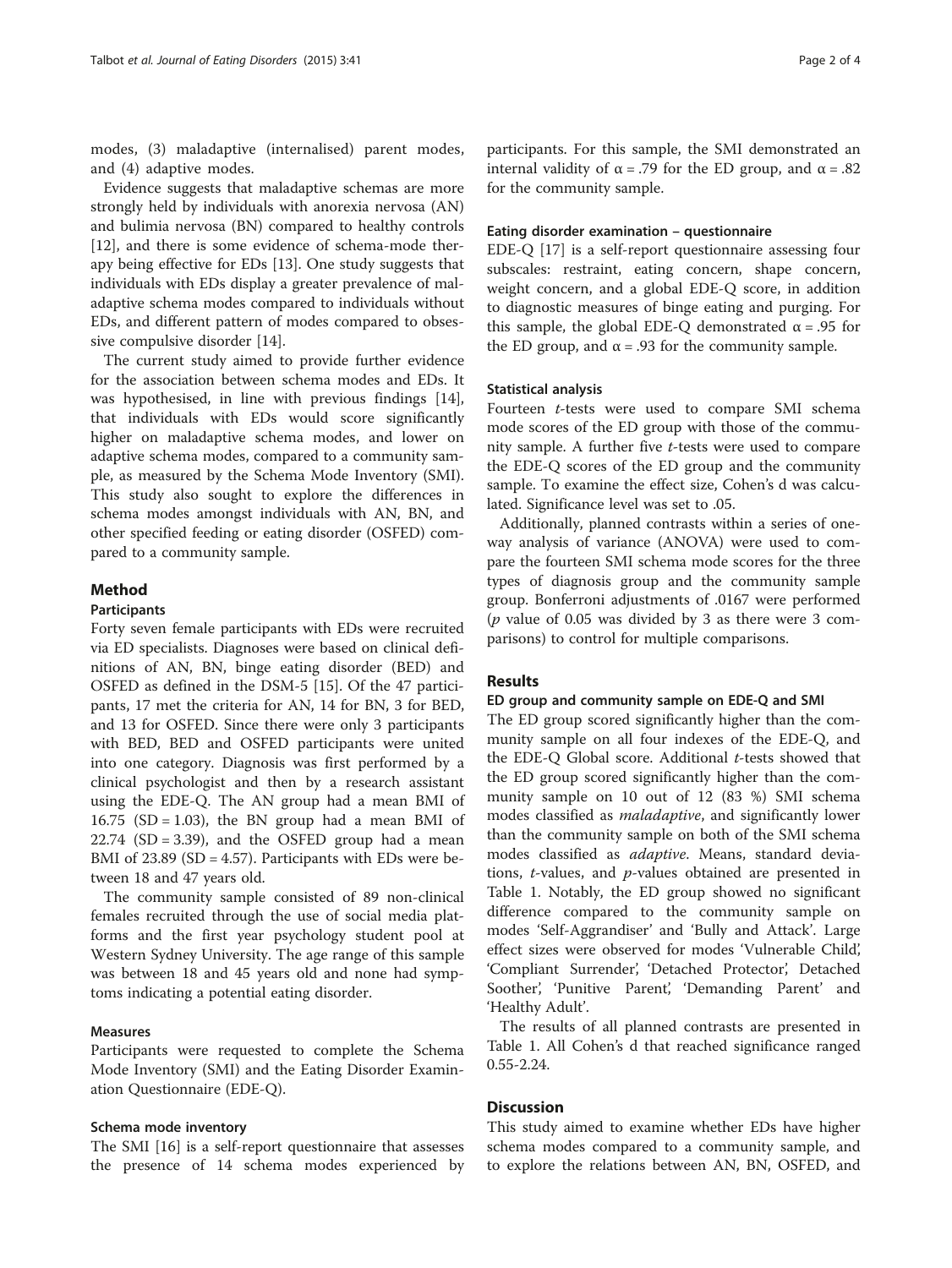|                     | Community sample<br>$n = 89$<br>Mean (SD) | ED group<br>$n = 47$ |              | AN<br>$n = 17$ |             | <b>BN</b><br>$n = 14$ |             | OSFED<br>$n = 16$ |             |
|---------------------|-------------------------------------------|----------------------|--------------|----------------|-------------|-----------------------|-------------|-------------------|-------------|
|                     |                                           |                      |              |                |             |                       |             |                   |             |
|                     |                                           | Mean (SD)            | $t$ -value   | Mean (SD)      | $t$ -value  | Mean (SD)             | $t$ -value  | Mean (SD)         | $t$ -value  |
| SMI                 |                                           |                      |              |                |             |                       |             |                   |             |
| Vulnerable Child    | 2.15(0.73)                                | 3.91(1.16)           | $10.944**$   | 4.02(1.15)     | 8.086***    | 4.17(1.05)            | $8.012***$  | 3.78 (1.16)       | 6.837***    |
| Angry Child         | 2.29(0.83)                                | 2.91(0.91)           | $4.569***$   | 2.98 (1.22)    | 2.255       | 3.11(0.84)            | $3.459**$   | 2.73(0.62)        | 2.582       |
| Enraged Child       | 1.41(0.48)                                | 1.80(0.86)           | $3.436***$   | 2.04(1.20)     | 2.135       | 1.70(0.59)            | 1.717       | 1.69(0.66)        | 1.606       |
| Impulsive Child     | 2.30(0.68)                                | 2.70 (1.02)          | $2.777*$     | 2.64(1.15)     | 1.202       | 3.28 (0.96)           | $3.678**$   | 2.28(0.76)        | $-0.086$    |
| Undisciplined Child | 2.64(0.83)                                | 3.17(0.88)           | $3.868***$   | 3.24(1.03)     | 2.885*      | 3.33 (0.84)           | $3.023**$   | 3.02 (0.77)       | 1.759       |
| Happy Child         | 4.25(0.70)                                | 2.78 (0.93)          | $-10.420***$ | 2.46(0.87)     | $-8.958***$ | 2.69(0.84)            | $-7.190***$ | 3.02(0.89)        | $-6.008***$ |
| Compliant Surrender | 2.86(0.66)                                | 3.77(0.97)           | $6.478***$   | 4.05(1.13)     | $4.177**$   | 3.50(0.75)            | 2.992*      | 3.83 (0.93)       | $3.967**$   |
| Detached Protector  | 1.93(0.64)                                | 3.46 (1.04)          | 10.602***    | 3.64(1.06)     | $6.430***$  | 3.67(0.93)            | $6.724***$  | 3.20 (1.02)       | $4.815***$  |
| Detached Soother    | 2.69(1.01)                                | 4.41 (0.92)          | $10.317***$  | 4.28 (1.00)    | $6.097***$  | 4.40 (0.99)           | $6.012***$  | 4.53 (0.86)       | $6.882***$  |
| Self-Aggrandiser    | 2.65(0.65)                                | 2.79(0.77)           | 1.190        | 2.76(0.95)     | 0.461       | 2.90(0.52)            | 1.635       | 2.73(0.81)        | 0.384       |
| Bully and Attack    | 1.98(0.51)                                | 1.95(0.62)           | $-.321$      | 1.91(0.69)     | $-490$      | 2.20(0.69)            | 1.348       | 1.77(0.46)        | $-1.408$    |
| Punitive Parent     | 1.91(0.62)                                | 3.92 (1.14)          | 13.417***    | 4.09 (1.19)    | 7.382***    | 3.80 (1.00)           | $6.874***$  | 4.01 (1.23)       | $6.637***$  |
| Demanding Parent    | 3.60 (0.82)                               | 4.45 (0.86)          | 5.978***     | 4.56(0.60)     | 4.340***    | 4.28(0.73)            | $2.837*$    | 4.44 (1.20)       | 3.699***    |
| Healthy Adult       | 4.45(0.65)                                | 3.46 (0.82)          | $-7.715***$  | 3.19(0.87)     | $-6.828***$ | 3.50 (0.70)           | $-4.728***$ | 3.54(0.74)        | $-4.830***$ |
| EDE-Q               |                                           |                      |              |                |             |                       |             |                   |             |
| Dietary Restraint   | 2.79(1.61)                                | 3.71 (1.72)          | $3.097**$    |                |             |                       |             |                   |             |
| Eating Concern      | 1.87(1.02)                                | 3.73 (1.65)          | 8.094***     |                |             |                       |             |                   |             |
| Shape Concern       | 3.43(1.63)                                | 4.74 (1.39)          | $4.646***$   |                |             |                       |             |                   |             |
| Weight Concern      | 3.09(1.57)                                | 4.55 (1.55)          | $5.176***$   |                |             |                       |             |                   |             |
| EDE-Q Global        | 2.80(1.28)                                | 4.18 (1.41)          | 5.779***     |                |             |                       |             |                   |             |

<span id="page-2-0"></span>Table 1 Means, Standard Deviation and results for the comparisons between AN, BN, OSFED, and Community Sample groups on SMI and EDE-Q, and all EDs compared to the Community group

Note: ED eating disorder, AN anorexia nervosa, BN bulimia nervosa, OSFED other specified feeding or eating disorder

 $* p < .05$ . \*\*  $p < .01$ . \*\*\*  $p < .001$ 

individual schema modes, each compared to a community sample.

As hypothesised, the results indicated that individuals with EDs scored significantly higher on 10 out of the 12 maladaptive modes compared to a community sample. Modes 'Self-Aggrandiser' and 'Bully and Attack', which centre on feeling superior and intimidating others, respectively [[18](#page-3-0)], were not significantly different between groups, suggesting the possibility that this group of modes represent less-prominent mechanisms in the pathology of EDs. Perhaps superiority and intimidation of others are atypical of ED sufferers, thus rendering these modes less relevant to the ED group. Further, the ED group scored significantly lower on both schema modes identified as adaptive, including modes 'Happy Child' and 'Healthy Adult'. Outcomes are comparable to that of Voderholzer et al. [[14\]](#page-3-0).

Similar patterns of modes were found for each ED, with AN, BN, and OSFED groups proving to be near identical in their modal associations. The BN group displayed a unique significant difference from the

community sample on schema modes 'Angry Child' and 'Impulsive Child'. This association was remarkably absent in both the AN and OSFED groups. Results suggest that impulsiveness, loss of control, and anger may characterise BN, but not AN or OSFED, signifying a unique schema mode profile for BN. These results are comparable to previous research that suggests an association between BN, anger and impulsivity [[19, 20\]](#page-3-0), and previous findings that give evidence for higher impulsivity scores amongst BN patients compared to AN patients [\[21](#page-3-0)]. The lack of association between the AN group and 'Angry Child' was unexpected as prior research has demonstrated a link between anger and AN [[22\]](#page-3-0). The OSFED group displayed an additional absence of association with 'Undisciplined Child'.

These numerous associations, combined with early success in clinical trials [[13](#page-3-0), [23, 24\]](#page-3-0), highlight the notion that a mode-focused approach to schema therapy could be beneficial to individuals with EDs. Findings could also be used to further develop a mode-focused model of eating pathology that could potentially be akin to the